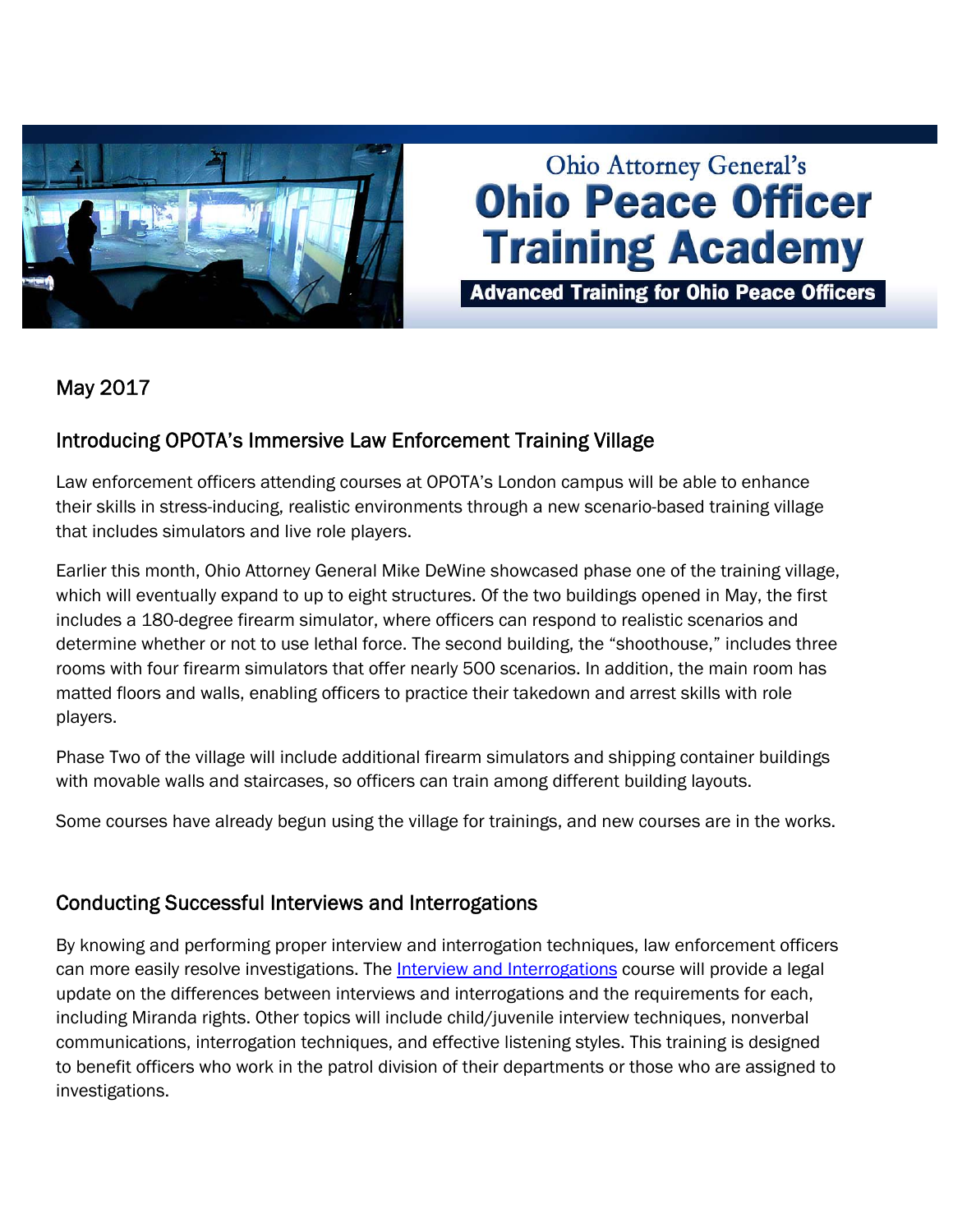June 14 – June 16, 2017 OPOTA Richfield 4055 Highlander Parkway Richfield, OH Cost: \$300

## Learn More About Youths Who Kill

Author Phil Chalmers will present *"*[Why Teens Kill — Generation Death](http://www.ohioattorneygeneral.gov/Law-Enforcement/Ohio-Peace-Officer-Training-Academy/Course-Catalog/Course-Search?searchtext=death&searchmode=anyword)*"* at OPOTA Richfield in the fall. Chalmers has interviewed more than 200 teen killers and school shooters, along with numerous serial killers, mass murderers, and sexual predators. His interviews delved into the minds of the offenders and explored why they killed, and if society could have stopped them. He has studied youth culture for more than 25 years and is the author of several books. Chalmers will be accompanied by his wife, Wendi, an educator and former school principal. Registration is open. Those who interact with youths are invited and encouraged to attend.

Sept. 13, 2017 | 8 a.m. - 5 p.m. OPOTA Richfield 4055 Highlander Parkway Richfield, OH Cost: \$150

### Gain Insights About Child Sex Trafficking

[In the fall, the National Criminal Justice Training Center will bring "Introduction to Child Sex](https://ncjtc.fvtc.edu/training/details/TR00002684/TRI0004158/introduction-to-child-sex-trafficking-1) Trafficking" to OPOTA Richfield. Participants will learn how to recognize and understand the dynamics of child sex trafficking. The training will focus on the interaction between child protective services, law enforcement, prosecution, and the medical community, since each agency is critical for a successful response on behalf of the victim and successful prosecution of the offender. [Register](https://ncjtc.fvtc.edu/training/details/TR00002684/TRI0004158/introduction-to-child-sex-trafficking-1) for this free class by Aug. 18, 2017.

Oct. 2, 2017 | 9 a.m. - 4 p.m. OPOTA Richfield 4055 Highlander Parkway Richfield, OH Cost: Free